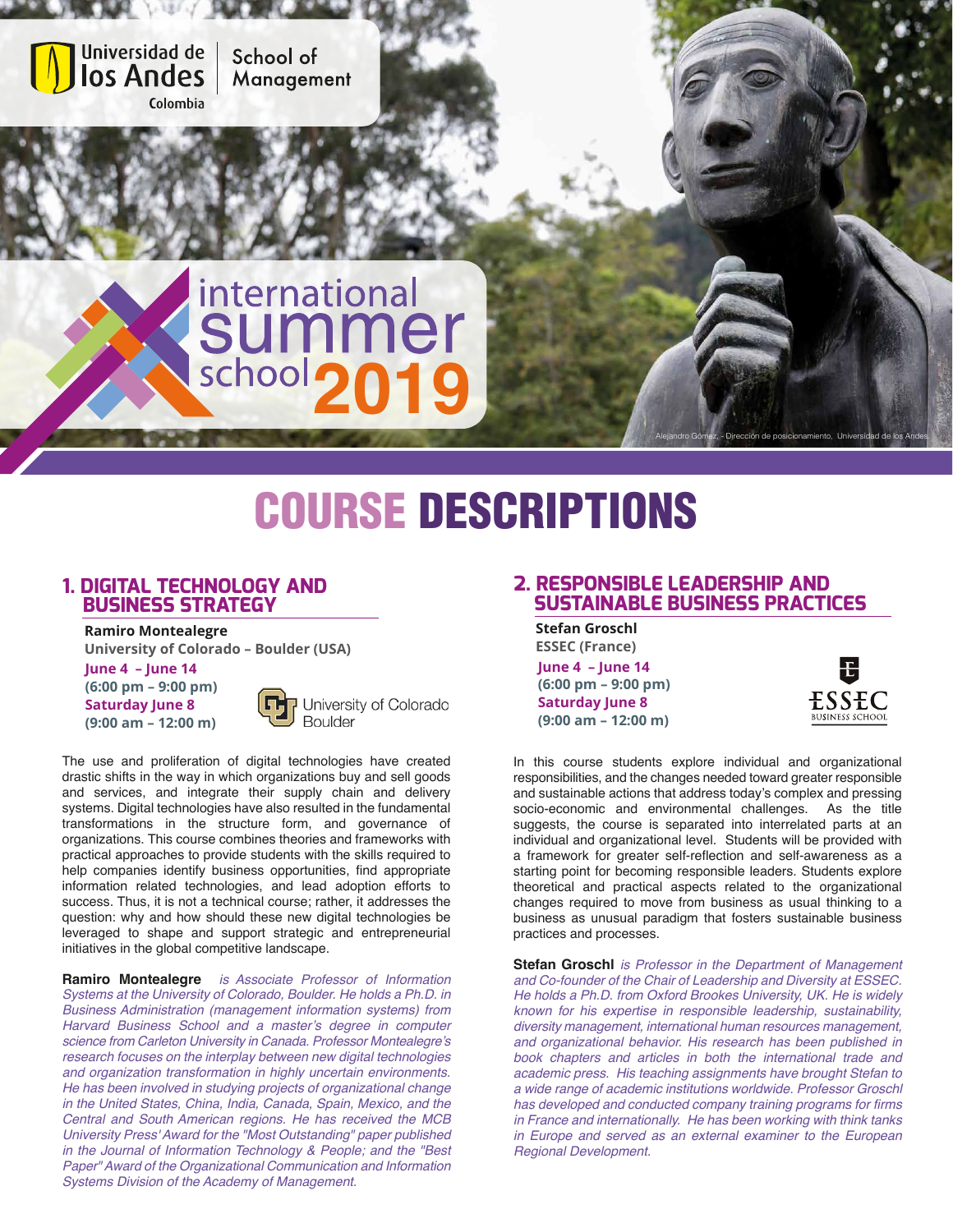#### **3. DIGITAL BUSINESS PLATFORMS & SUSTAINABILITY**

#### **Renato Orsato**

 **INSEAD (France) June 4 – June 14 (9:00 am – 12:00 m) Saturday June 8 (1:00 pm – 4:00 pm)**



This course addresses an empirically relevant phenomenon in business administration: the impressive dominance Digital Business Platforms (BP), which have been challenging both the theory and practice of management. Furthermore, BPs raise timely question: can BPs become agents of environmental and social innovation? By using real-life cases of BPs, this course delves into these questions from an empirical standpoint. Students will be exposed to the background and challenges faced by businesses that are using state-of-the art technologies to develop new value propositions.

**Renato Orsato** *holds a Ph.D. in Management (2001) from University* of Technology, Sydney, Australia. He is a Scholar at the INSEAD Global Institute for Business & Society (France) and a Professor at Fundação Getúlio Vargas, São Paulo, Brazil. In the past 25 years, he has taught at MBA and Executive Programs at INSEAD, HEC Paris (France), Lund University (Sweden), University of Amsterdam *(Holland) and University of Technology Sydney (Australia). He has*  written several book chapters and teaching cases, and published in academic journals such as California Management Review, Organization Studies, Journal of Industrial Ecology, Energy Policy Journal and Business Strategy & Environment. Dr Orsato is the founder of greenApes, an award-winner BP that promotes sustainable lifestyles.

*Course delivered in the morning*

#### **4. MARKETING AND MANAGEMENT IN THE FOOD INDUSTRY**

 **Miguel Gómez Cornell University (USA) June 4 – June 14 (6:00 pm – 9:00 pm) Saturday June 8 (1:00 pm – 5:00 pm)**



The objective of the course is to reflect on the fundamental principles of marketing and its application to private and public problems typical of the food chain, and to train students in the identification of successful marketing strategies in the food industry. The course addresses a variety of topics, including recent food industry trends in Colombia, Latin America and the world; internationalization of food supply chains; role of customer satisfaction in food retailing; impact of private labels in the food industry; corporate social responsibility; and policies affecting the food industry, among others. The course combines lectures, discussion of case studies, and guest speakers.

**Miguel Gómez** *is an Associate Professor in the Dyson School of*  Applied Economics and Management at Cornell University. He holds a Ph.D. in Agricultural and Consumer Economics from the University of Illinois (1999). His areas of expertise include food distribution and marketing, food value chains, pricing and price analysis, and quantitative methods. Prior to joining Cornell University, he was Assistant Professor in the Department of Agricultural and Consumer Economics at the University of Illinois (2007-2008). He has obtained several awards, including the Ruth and William Morgan Assistant Professor in Applied Economics and Management.

#### **5. BEHAVIORAL INSIGHTS FOR BUSINESS AND FINANCE**

#### **Alexander Coutts**

 **Nova School of Business and Economics (Portugal)**

**June 4 – June 14 (6:00 pm – 9:00 pm) Saturday June 8 (9:00 am – 12:00 m)**



This course studies biases in decision making, drawing on research in behavioral economics and psychology, and develops insights for business and financial market contexts. Examples of topics covered include studying links between overconfidence and optimism in entrepreneurship as well as financial markets; understanding price bubbles and whether they are driven by irrational consumers; and how are new forms of financing such as crowd-funding susceptible to behavioral biases? The primary objectives of this course are to introduce to students the concepts in behavioral economics that are most relevant to business and financial markets, and to study applications of these concepts in the actual business world.

**Alexander Coutts** is Assistant Professor of Economics at Nova School of Business and Economics (Portugal). He holds a Ph.D. in Economics (2015) from New York University, USA. During his studies he was a researcher at New York University's Center for Technology and Economic Development, based in Abu Dhabi. His research fields are Behavioral Economics, Development Economics, and Experimental Economics. His interests center on applying insights from behavioral economics to questions in development economics. He uses laboratory and field experiments to understand the interaction between information, beliefs, and behavior.

#### **6. LEADERSHIP AND RESILIENCE IN ORGANIZATIONS**

 **Wladislaw Rivkin Aston University (UK)**

**June 17 – June 29 (6:00 pm – 9:00 pm) Saturday June 29 (1:00 pm – 4:00 pm)**



The main purpose of this course is to highlight the impact of leadership on employees' mental health, well-being, and effectiveness. Moreover, the course content will focus on how leaders can improve followers' resilience and thereby increase followers' mental health. During the course students will engage with most recent academic literature on how different leadership styles affect followers' resilience, mental health, and effectiveness. Moreover, students will participate in a broad variety of exercises including development and implementation of a leadership training to foster followers' resilience and mental health. The course is recommended for those with an interest in becoming effective leaders.

**Wladislaw Rivkin** *holds a Ph.D. in Psychology, from the Technical* University Dortmund (Germany) and a M.Sc. in Psychology from University of Konstanz (Germany). He is Lecturer in the Work and Organizational Psychology Group at Aston Business School. His research focuses on the impact of stressors, leadership, and *further*  resources on employees' resilience, mental health, well-being, *and*  effectiveness. He has been published in leading international academic journals. Wladislaw has also led several applied industry projects in which he has contributed to the development, implementation and evaluation of employee and leadership trainings to improve resilience, mental health and associated *effectiveness. He is actively involved in consulting activities such*  as employee and leadership trainings and individual coaching.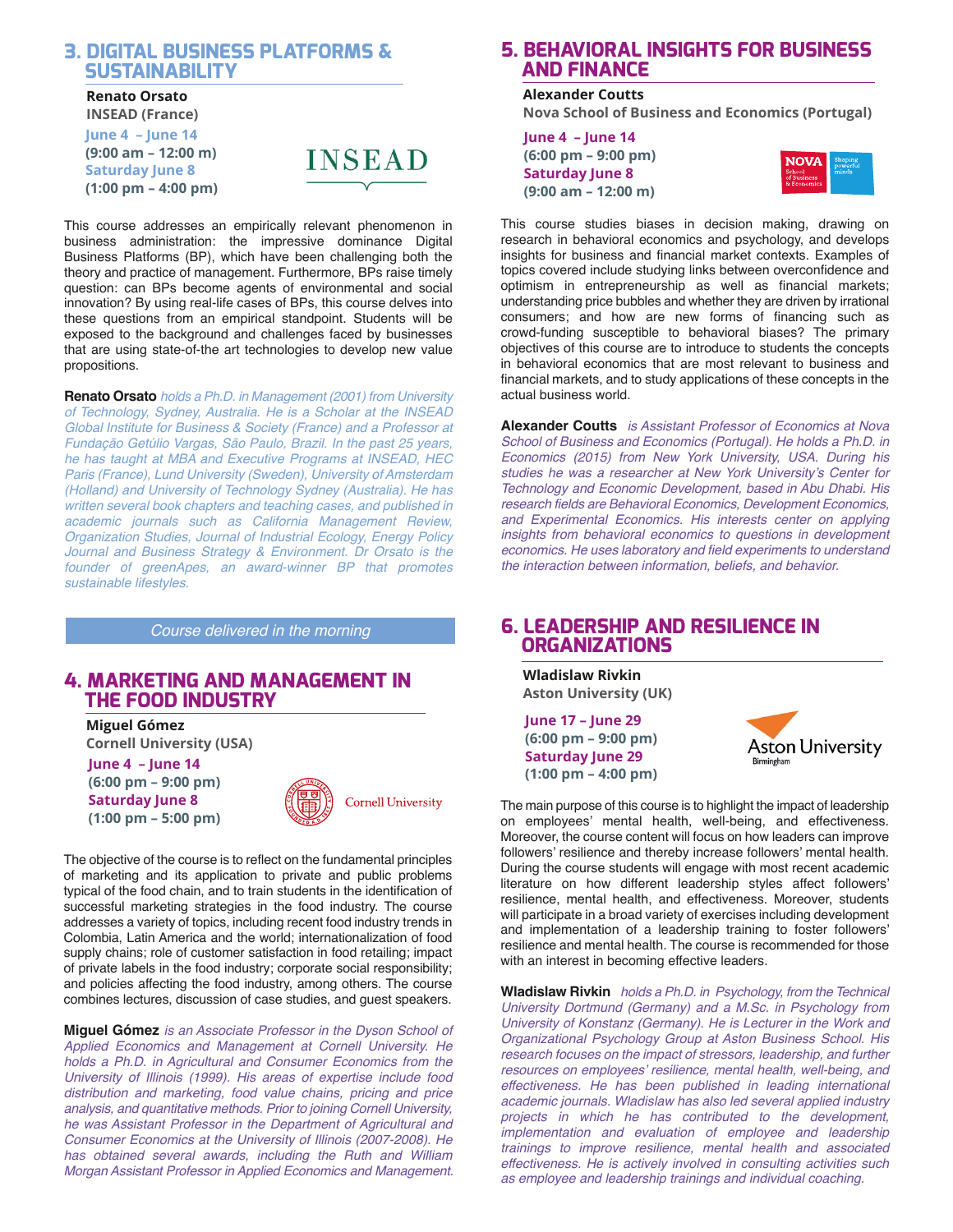#### **7. MARKETING THE RIGHT PRICE**

 **Claude Chailan**

 **EM Strasbourg Business School (France)**

**June 17 – June 29 (9:00 am – 12:00 m) Saturday June 29 (9:00 am – 12:00 m)**



The course focuses on how a firm should set and update pricing and product availability decisions in order to maximize its profitability. The adoption of Dynamic Pricing and Revenue Management has transformed the transportation and hospitality industries, and is increasingly important in retail, telecommunications, entertainment, financial services, health care and manufacturing. Dynamic Pricing is based on a price discrimination consisting in offering either the same product at different prices (seats on an airline for instance) of similar products at different prices (small, medium, tall cup of coffee). These sophisticated marketing practices require advanced market segmentation, and some means to discourage discount customers from becoming resellers and, by extension, competitors. Revenue Management derives its justification in a segmentation based on the purchasing power of consumers, their specific characteristics as regards price elasticity, and time sensitivity.

**Claude Chailan** *is currently Professor and Program Director at*  EM Strasbourg Business School. He holds a Ph.D. in Management (2005) from the University of Nice Sophia-Antipolis in France. Prior to joining the academia, Dr. Chalain was actively involved in the development of international companies, such as L'Oreal, in *several countries. Among his research interests, he focuses on the*  links between marketing and strategy in the fields of Luxury Goods *and Services Management, Business Models, Revenue*  Management, and International Business. His work has been widely published in leading academic journals including The Journal of Marketing Management, The Journal of Product and Brand Management, Euromed Journal of Business, among others.

*Course delivered in the morning*

#### **8. REAL ESTATE FINANCE**

 **Jaime Sabal ESADE (Spain)**

**June 17 – June 29 (6:00 pm – 9:00 pm) Saturday June 29 (9:00 am – 12:00 m)**



Real Estate is one of the most important assets, as well as a key resource in the economy. Most institutional and individual investors hold a significant proportion of their wealth in property. This course fills a frequent vacuum existing in most business schools in this area by helping students gain an understanding of this important and special business. By the end of the course, participants should be able to analyze, assess and evaluate real estate investment and financing proposals and be prepared to join one of the many professional fields in this line of business.

**Jaime Sabal** is Associate Professor in the Department of Economics, Finance and Accounting at ESADE. He holds a Ph.D. in Finance from the Wharton School at the University of Pennsylvania (1986). He has been Visiting Professor at different universities such as the Stern School of Business at NYU and Instituto Tecnológico de Monterrey (EGADE), among others. He was vice-president of the US consultancy company A.T. Kearney (1995 - 1998) and founder and director of a consultancy firm with broad experience in financial advice projects (1989-1995). His research interests include corporate finance with an emphasis on emerging markets *and real estate finance.*

#### **9. ENTREPRENEURIAL IMAGINATION: RESPONSES TO INNOVATION IN PAST, PRESENT, AND FUTURE**

#### **Christina Lubinski Copenhagen Business University of Southern School (Denmark) California (USA)**CBS **June 17 – June 29 Saturday June 29**

**(6:00 pm – 9:00 pm)**

**(9:00 am – 12:00 m)**

How do entrepreneurs imagine the future? How does entrepreneurship shape the course of capitalism? This course introduces students to a variety of different forms of entrepreneurial imagination and its relationship to societal context and change. It covers (a) the main "big picture" developments that have shaped entrepreneurship over the past two centuries; (b) the intellectual traditions that have grappled with the nature of entrepreneurship and its role in society; and (c) the ways in which understanding big market transformations over time can profit entrepreneurs today.

**Christina Lubinski** *holds a Ph.D. in History from the University of*  Goettingen (2009). She is Associate Professor at Copenhagen Business School and currently a visiting professor at USC's Lloyd Greif Center for Entrepreneurial Studies where she leads its entrepreneurship and humanities initiative. Prior to joining CBS, she was a Newcomen fellow at Harvard Business School and a visiting fellow at Universitat de Barcelona. Christina studies entrepreneurial imagination and action over time and has published in leading journals in both management and business history. She has won several teaching awards for her in-class and online course development.

## **10. TOURISM MARKETING**

 **Steven Pike Queensland University of Technology (Australia) July 2 – July 12**

**(6:00 pm – 9:00 pm) Saturday July 6 (1:00 pm – 4:00 pm)**



This unit examines tourism marketing in the context of destinations, which are the is a fundamental pillars of the global travel industry. Most tourism activities take place at destinations, which are now the biggest travel brands. The majority of governments now fund a destination marketing organization (DMO) to enhance competitiveness in global markets where travelers are spoilt for choice of places that offer similar benefits. The success of individual tourism businesses is reliant to some extent on the competitiveness of their destination. Therefore the unit analyses the tourism macro environment, and the role of the DMO in developing and coordinating a holistic destination marketing plan that encourages collaboration between the many stakeholders for the wider benefit of the community. This course explores how marketing theories can be applied to tourism destinations and small businesses.

**Steven Pike** *is Associate Professor at Queensland University of*  Technology. He spent 20 years working in the tourism industry in destination marketing organizations, before completing a Ph.D. in Marketing (2002) from the University of Waikato in New Zealand. His research is mainly focused on tourism marketing, brand performance measurement, market positioning and personal construct psychology. He has been teaching in tertiary education for 20 years and has published five books, and over 50 journal articles related to tourism marketing. He is an Editorial Board Member and founder of the Journal of Destination Marketing & Management and reviewer of several renowned journals such as Tourism Marketing, Journal of Destination Marketing and Management, Tourism Geographies, Current Issues in Tourism, among others.